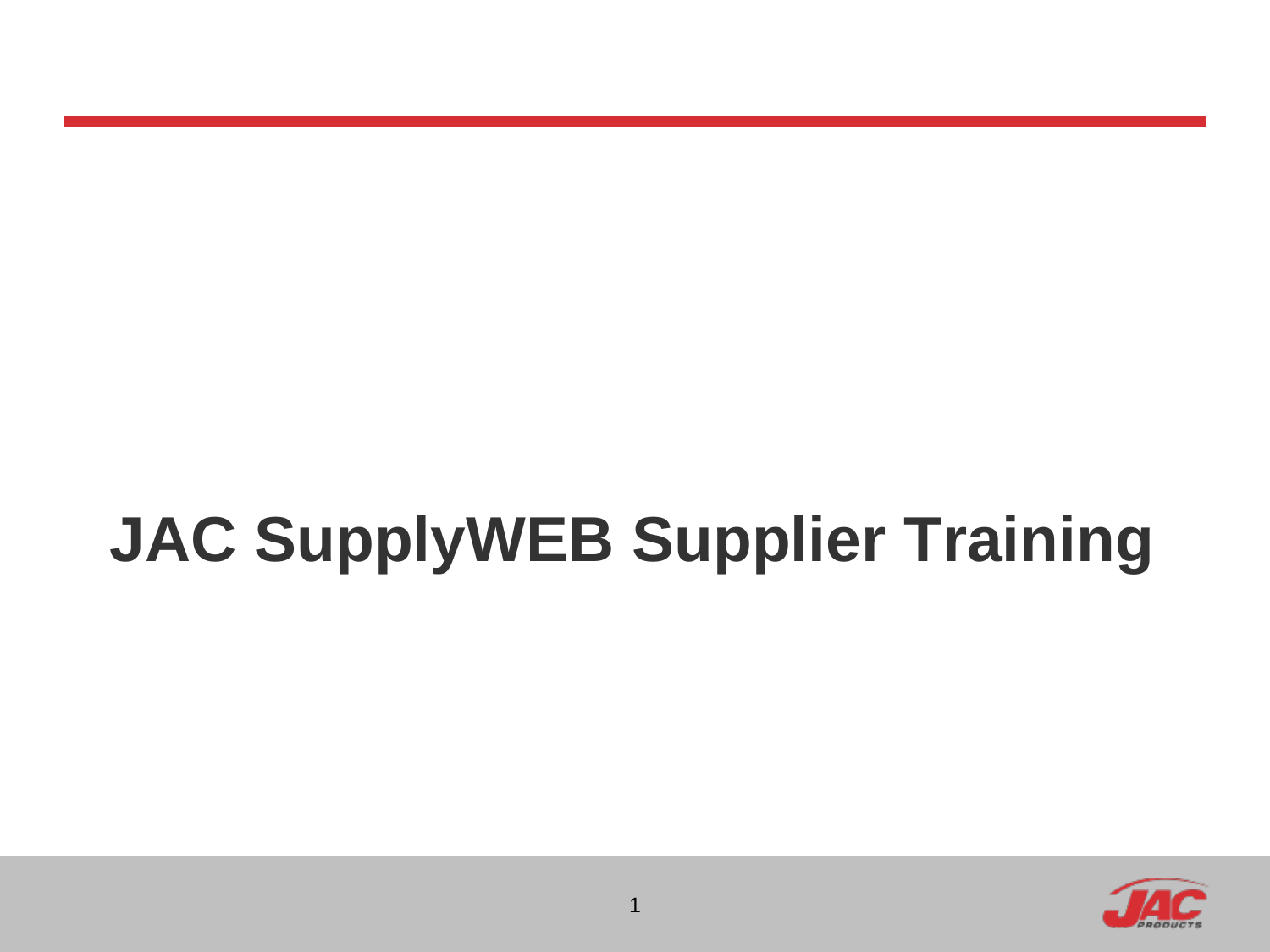### What is SupplyWEB?

- SupplyWEB is a program that allows the Customer and Supplier to communicate efficiently.
- It is currently used by Materials to track/record shipments and orders with JAC's supply chain.
- JAC has added the Supplier Performance module to more effectively monitor our supply chain.



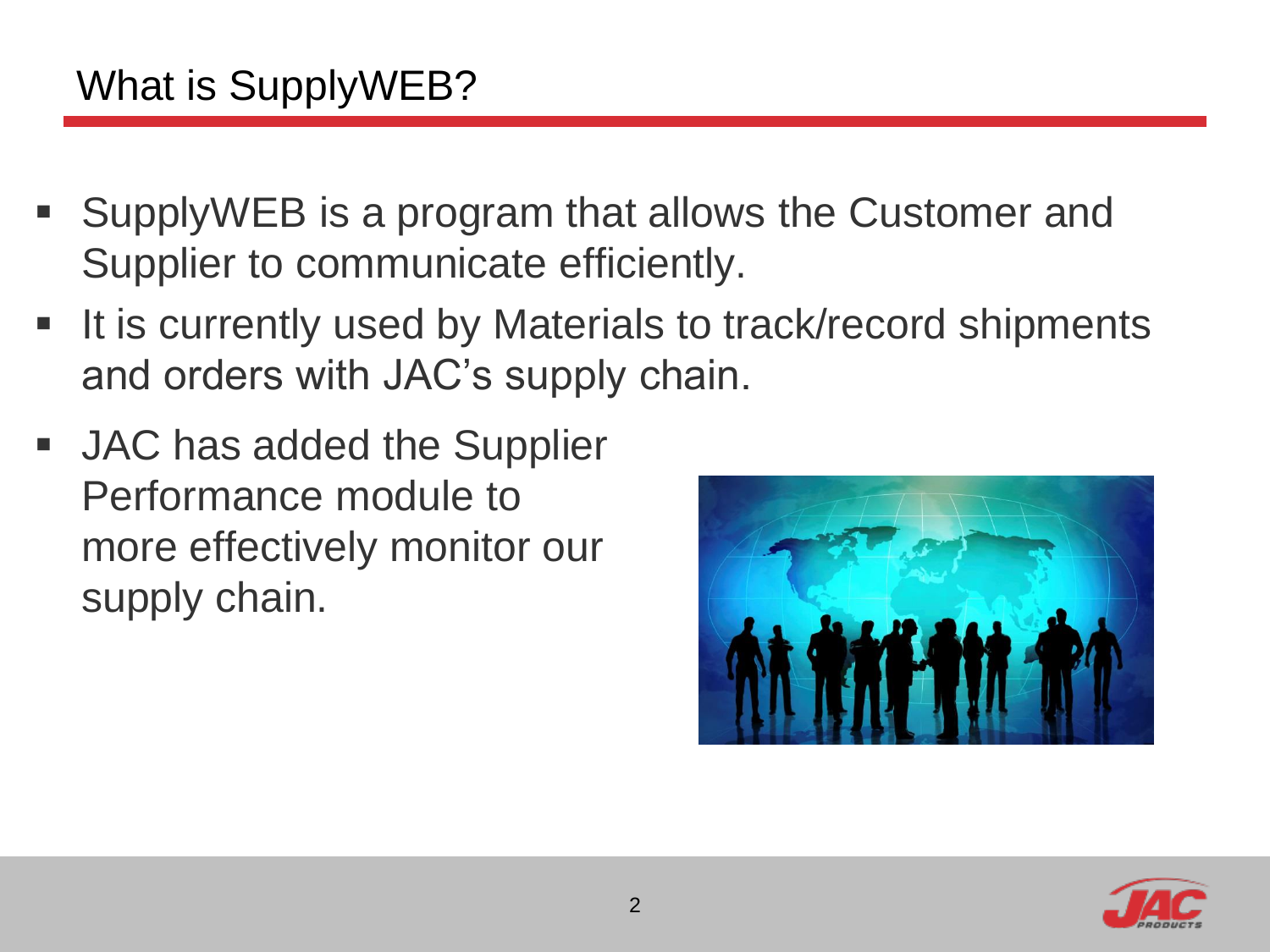# SupplyWEB Agenda

- **EXECONFIGURATION OF Alerts**
- **Supplier Management of Defective** Material Notice (DMN)



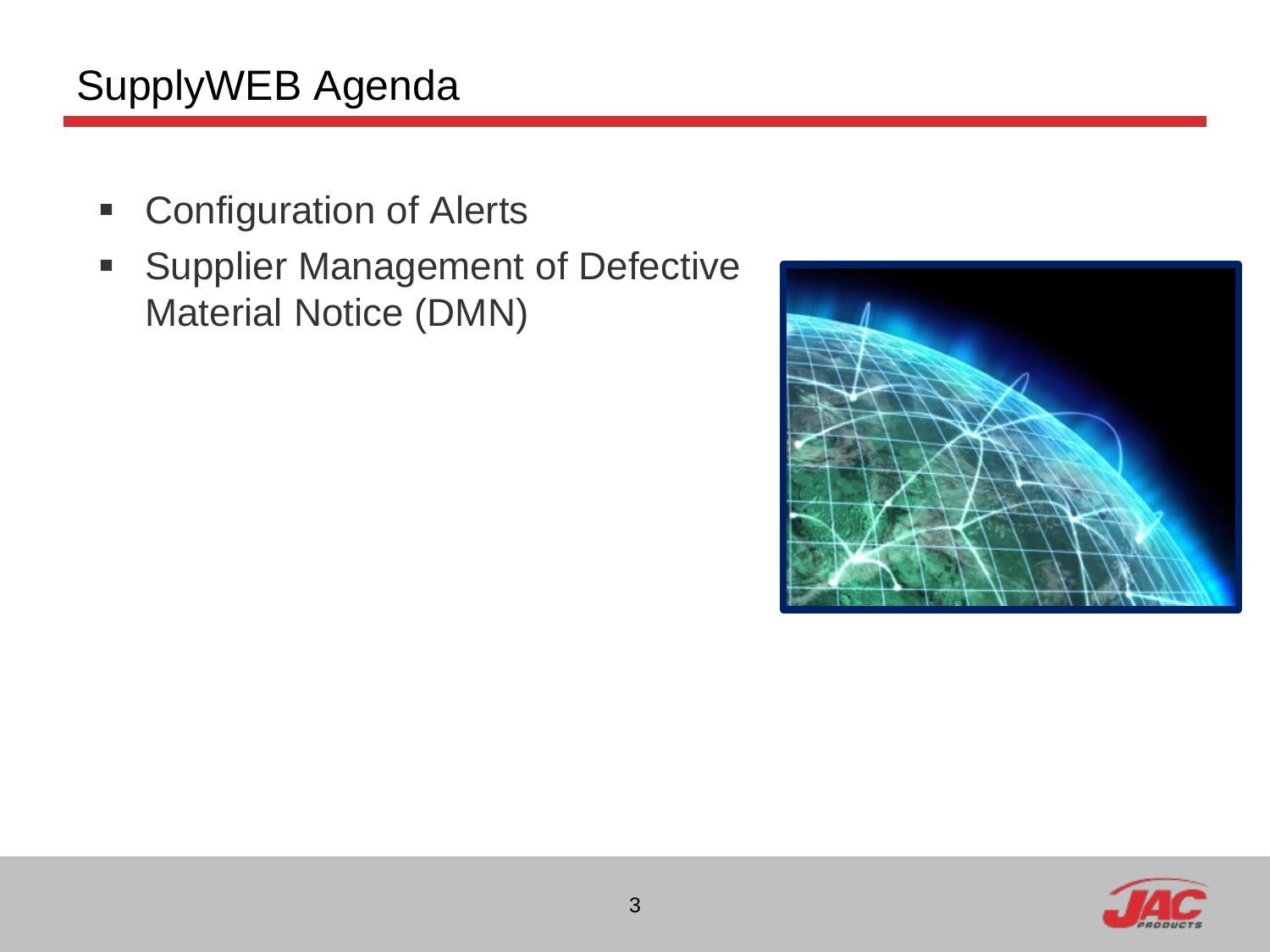#### How to Access SupplyWEB?

#### http://suppliers.jacproducts.net/supplyWeb/account/login

| <b>Supplier Exchange</b><br>infor<br><b>PRODUCTS</b><br>Your packing list must match your ASN shipper number. Please enter your system-generated shipper number when creating a shipper in<br>SupplyWEB. It should be a MAX of 10 characters.<br>Our SupplyWEB site will be going down for upgrade to Release 11.4.5 on February 25th at 6:00 PM for around an hour. Release notes are posted in<br>the News section. | <b>Links</b> | <b>Tips</b><br><b>News</b><br>When setting up part information, suppliers can select default<br>09-11-2012<br>www.infor.com | Login<br>SupplyWEB EDI Specification updated July 2012(ANSI X12<br>containers and packaging for each part. When creating<br><b>JAC Products</b><br>Language<br>(010)<br>shippers, the packaging is automatically pulled from these<br>English<br>$\check{~}$<br>Supplier Training<br>defaults, streamlining shipper creation.<br><b>Username</b><br><b>Release Literature avec</b><br>For more information, read the help by clicking the "?" on the<br>3-06-2014<br>Release 11.4.1 Release Notes<br>application's navigation bar.<br><b>Password</b><br>03-28-2014<br>Release 11.4.2 Release Notes<br>$08 - 12 - 2014$ |
|-----------------------------------------------------------------------------------------------------------------------------------------------------------------------------------------------------------------------------------------------------------------------------------------------------------------------------------------------------------------------------------------------------------------------|--------------|-----------------------------------------------------------------------------------------------------------------------------|-------------------------------------------------------------------------------------------------------------------------------------------------------------------------------------------------------------------------------------------------------------------------------------------------------------------------------------------------------------------------------------------------------------------------------------------------------------------------------------------------------------------------------------------------------------------------------------------------------------------------|
|                                                                                                                                                                                                                                                                                                                                                                                                                       |              |                                                                                                                             |                                                                                                                                                                                                                                                                                                                                                                                                                                                                                                                                                                                                                         |
|                                                                                                                                                                                                                                                                                                                                                                                                                       |              |                                                                                                                             |                                                                                                                                                                                                                                                                                                                                                                                                                                                                                                                                                                                                                         |
|                                                                                                                                                                                                                                                                                                                                                                                                                       |              |                                                                                                                             |                                                                                                                                                                                                                                                                                                                                                                                                                                                                                                                                                                                                                         |
|                                                                                                                                                                                                                                                                                                                                                                                                                       |              |                                                                                                                             |                                                                                                                                                                                                                                                                                                                                                                                                                                                                                                                                                                                                                         |
|                                                                                                                                                                                                                                                                                                                                                                                                                       |              |                                                                                                                             |                                                                                                                                                                                                                                                                                                                                                                                                                                                                                                                                                                                                                         |
|                                                                                                                                                                                                                                                                                                                                                                                                                       |              |                                                                                                                             |                                                                                                                                                                                                                                                                                                                                                                                                                                                                                                                                                                                                                         |
|                                                                                                                                                                                                                                                                                                                                                                                                                       |              |                                                                                                                             |                                                                                                                                                                                                                                                                                                                                                                                                                                                                                                                                                                                                                         |
|                                                                                                                                                                                                                                                                                                                                                                                                                       |              |                                                                                                                             |                                                                                                                                                                                                                                                                                                                                                                                                                                                                                                                                                                                                                         |
|                                                                                                                                                                                                                                                                                                                                                                                                                       |              |                                                                                                                             |                                                                                                                                                                                                                                                                                                                                                                                                                                                                                                                                                                                                                         |
|                                                                                                                                                                                                                                                                                                                                                                                                                       |              |                                                                                                                             |                                                                                                                                                                                                                                                                                                                                                                                                                                                                                                                                                                                                                         |
|                                                                                                                                                                                                                                                                                                                                                                                                                       |              |                                                                                                                             |                                                                                                                                                                                                                                                                                                                                                                                                                                                                                                                                                                                                                         |
|                                                                                                                                                                                                                                                                                                                                                                                                                       |              |                                                                                                                             |                                                                                                                                                                                                                                                                                                                                                                                                                                                                                                                                                                                                                         |
|                                                                                                                                                                                                                                                                                                                                                                                                                       |              |                                                                                                                             |                                                                                                                                                                                                                                                                                                                                                                                                                                                                                                                                                                                                                         |
|                                                                                                                                                                                                                                                                                                                                                                                                                       |              |                                                                                                                             |                                                                                                                                                                                                                                                                                                                                                                                                                                                                                                                                                                                                                         |
|                                                                                                                                                                                                                                                                                                                                                                                                                       |              |                                                                                                                             |                                                                                                                                                                                                                                                                                                                                                                                                                                                                                                                                                                                                                         |
|                                                                                                                                                                                                                                                                                                                                                                                                                       |              |                                                                                                                             |                                                                                                                                                                                                                                                                                                                                                                                                                                                                                                                                                                                                                         |
|                                                                                                                                                                                                                                                                                                                                                                                                                       |              |                                                                                                                             |                                                                                                                                                                                                                                                                                                                                                                                                                                                                                                                                                                                                                         |
|                                                                                                                                                                                                                                                                                                                                                                                                                       |              |                                                                                                                             |                                                                                                                                                                                                                                                                                                                                                                                                                                                                                                                                                                                                                         |
|                                                                                                                                                                                                                                                                                                                                                                                                                       |              |                                                                                                                             |                                                                                                                                                                                                                                                                                                                                                                                                                                                                                                                                                                                                                         |
|                                                                                                                                                                                                                                                                                                                                                                                                                       |              |                                                                                                                             |                                                                                                                                                                                                                                                                                                                                                                                                                                                                                                                                                                                                                         |
|                                                                                                                                                                                                                                                                                                                                                                                                                       |              |                                                                                                                             |                                                                                                                                                                                                                                                                                                                                                                                                                                                                                                                                                                                                                         |
|                                                                                                                                                                                                                                                                                                                                                                                                                       |              |                                                                                                                             |                                                                                                                                                                                                                                                                                                                                                                                                                                                                                                                                                                                                                         |
|                                                                                                                                                                                                                                                                                                                                                                                                                       |              |                                                                                                                             |                                                                                                                                                                                                                                                                                                                                                                                                                                                                                                                                                                                                                         |
|                                                                                                                                                                                                                                                                                                                                                                                                                       |              |                                                                                                                             |                                                                                                                                                                                                                                                                                                                                                                                                                                                                                                                                                                                                                         |
|                                                                                                                                                                                                                                                                                                                                                                                                                       |              |                                                                                                                             |                                                                                                                                                                                                                                                                                                                                                                                                                                                                                                                                                                                                                         |
|                                                                                                                                                                                                                                                                                                                                                                                                                       |              |                                                                                                                             |                                                                                                                                                                                                                                                                                                                                                                                                                                                                                                                                                                                                                         |
|                                                                                                                                                                                                                                                                                                                                                                                                                       |              |                                                                                                                             |                                                                                                                                                                                                                                                                                                                                                                                                                                                                                                                                                                                                                         |
|                                                                                                                                                                                                                                                                                                                                                                                                                       |              |                                                                                                                             |                                                                                                                                                                                                                                                                                                                                                                                                                                                                                                                                                                                                                         |
|                                                                                                                                                                                                                                                                                                                                                                                                                       |              |                                                                                                                             |                                                                                                                                                                                                                                                                                                                                                                                                                                                                                                                                                                                                                         |
|                                                                                                                                                                                                                                                                                                                                                                                                                       |              |                                                                                                                             |                                                                                                                                                                                                                                                                                                                                                                                                                                                                                                                                                                                                                         |
| Release 11.4.3 Release Notes                                                                                                                                                                                                                                                                                                                                                                                          |              |                                                                                                                             |                                                                                                                                                                                                                                                                                                                                                                                                                                                                                                                                                                                                                         |
| Register<br>12-29-2014                                                                                                                                                                                                                                                                                                                                                                                                |              |                                                                                                                             |                                                                                                                                                                                                                                                                                                                                                                                                                                                                                                                                                                                                                         |
| Release 11.4.4 Release Notes                                                                                                                                                                                                                                                                                                                                                                                          |              |                                                                                                                             |                                                                                                                                                                                                                                                                                                                                                                                                                                                                                                                                                                                                                         |
|                                                                                                                                                                                                                                                                                                                                                                                                                       |              |                                                                                                                             |                                                                                                                                                                                                                                                                                                                                                                                                                                                                                                                                                                                                                         |
|                                                                                                                                                                                                                                                                                                                                                                                                                       |              |                                                                                                                             |                                                                                                                                                                                                                                                                                                                                                                                                                                                                                                                                                                                                                         |
|                                                                                                                                                                                                                                                                                                                                                                                                                       |              |                                                                                                                             |                                                                                                                                                                                                                                                                                                                                                                                                                                                                                                                                                                                                                         |
|                                                                                                                                                                                                                                                                                                                                                                                                                       |              |                                                                                                                             |                                                                                                                                                                                                                                                                                                                                                                                                                                                                                                                                                                                                                         |
|                                                                                                                                                                                                                                                                                                                                                                                                                       |              |                                                                                                                             |                                                                                                                                                                                                                                                                                                                                                                                                                                                                                                                                                                                                                         |
|                                                                                                                                                                                                                                                                                                                                                                                                                       |              |                                                                                                                             |                                                                                                                                                                                                                                                                                                                                                                                                                                                                                                                                                                                                                         |
|                                                                                                                                                                                                                                                                                                                                                                                                                       |              |                                                                                                                             |                                                                                                                                                                                                                                                                                                                                                                                                                                                                                                                                                                                                                         |
|                                                                                                                                                                                                                                                                                                                                                                                                                       |              |                                                                                                                             |                                                                                                                                                                                                                                                                                                                                                                                                                                                                                                                                                                                                                         |
|                                                                                                                                                                                                                                                                                                                                                                                                                       |              |                                                                                                                             |                                                                                                                                                                                                                                                                                                                                                                                                                                                                                                                                                                                                                         |
|                                                                                                                                                                                                                                                                                                                                                                                                                       |              |                                                                                                                             |                                                                                                                                                                                                                                                                                                                                                                                                                                                                                                                                                                                                                         |
|                                                                                                                                                                                                                                                                                                                                                                                                                       |              |                                                                                                                             |                                                                                                                                                                                                                                                                                                                                                                                                                                                                                                                                                                                                                         |
|                                                                                                                                                                                                                                                                                                                                                                                                                       |              |                                                                                                                             |                                                                                                                                                                                                                                                                                                                                                                                                                                                                                                                                                                                                                         |
|                                                                                                                                                                                                                                                                                                                                                                                                                       |              |                                                                                                                             |                                                                                                                                                                                                                                                                                                                                                                                                                                                                                                                                                                                                                         |
|                                                                                                                                                                                                                                                                                                                                                                                                                       |              |                                                                                                                             |                                                                                                                                                                                                                                                                                                                                                                                                                                                                                                                                                                                                                         |
|                                                                                                                                                                                                                                                                                                                                                                                                                       |              |                                                                                                                             |                                                                                                                                                                                                                                                                                                                                                                                                                                                                                                                                                                                                                         |
|                                                                                                                                                                                                                                                                                                                                                                                                                       |              |                                                                                                                             |                                                                                                                                                                                                                                                                                                                                                                                                                                                                                                                                                                                                                         |
| Login<br>$02 - 19 - 2015$<br>Forgot Username or Password<br>Release 11.4.5 Release Notes                                                                                                                                                                                                                                                                                                                              |              |                                                                                                                             |                                                                                                                                                                                                                                                                                                                                                                                                                                                                                                                                                                                                                         |

If you cannot log in, contact your SupplyWeb Admin.

> First Time login – define language (English)

Username – typically first initial/last name

Password – first time login (TBD by Supplier Admin)

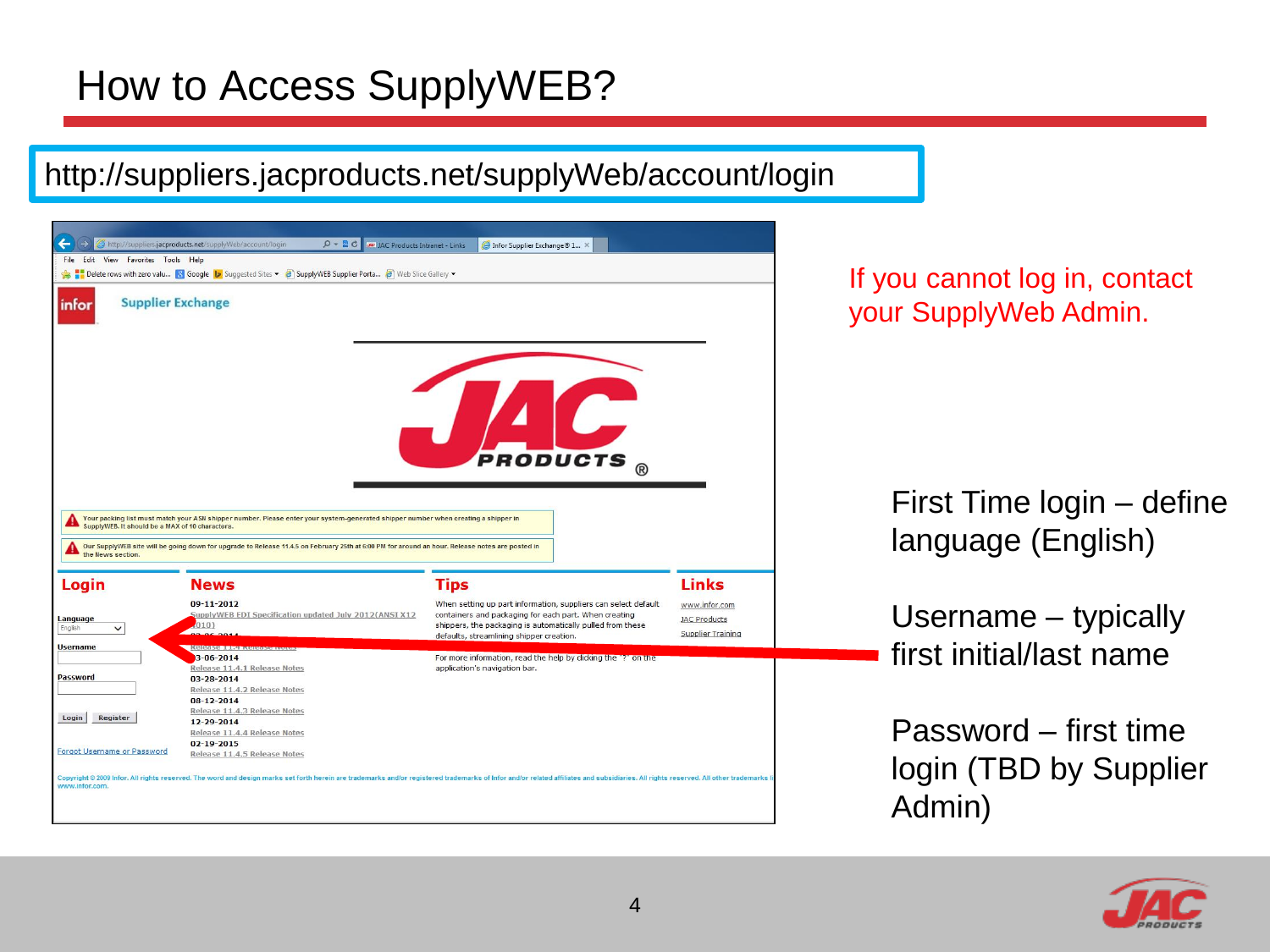# Configuration of Alerts (Email)

#### Select Preferences > Configure Alerts



| <b>DMN Alerts</b> |                                              |      |
|-------------------|----------------------------------------------|------|
| <b>Edit</b>       | Alert                                        | Send |
|                   | DMN Containment Response Past Due            |      |
|                   | DMN Corrective Response Past Due             |      |
|                   | DMN with Containment Response to be Reviewed |      |
|                   | DMN with Corrective Response to be Reviewed  |      |
|                   | <b>DMN Canceled</b>                          |      |
|                   | <b>DMN Modified After Publish</b>            |      |
|                   | DMN Corrective Response Accepted             |      |
|                   | DMN Containment Response Accepted            |      |
|                   | <b>DMN Published</b>                         |      |
|                   | DMN Corrective Response Rejected             |      |
|                   | DMN Containment Response Rejected            |      |

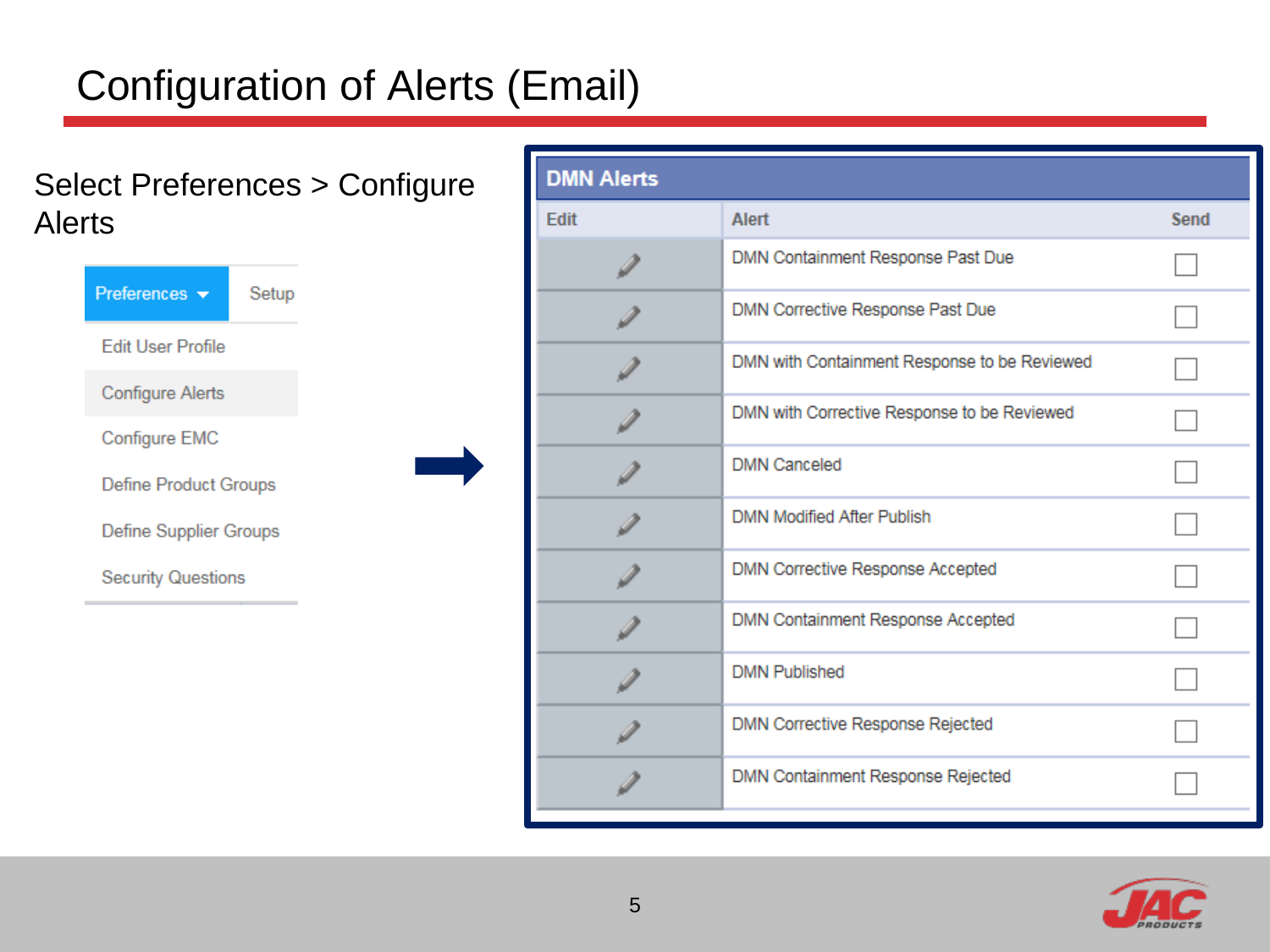# Configuration of Alerts (Email)

- If the box under "Send" is checked, then SupplyWEB will email you whenever one of the actions to the right happen.
- Make sure all the boxes are checked to ensure you will be notified when an action has occurred.
- **Select SAVE at bottom of screen**

| <b>DMN Alerts</b> |                                              |        |  |
|-------------------|----------------------------------------------|--------|--|
| <b>Fdit</b>       | Alert                                        | Send   |  |
|                   | DMN Containment Response Past Due            |        |  |
|                   | DMN Corrective Response Past Due             |        |  |
|                   | DMN with Containment Response to be Reviewed |        |  |
|                   | DMN with Corrective Response to be Reviewed  | $\Box$ |  |
|                   | <b>DMN</b> Canceled                          |        |  |
|                   | <b>DMN Modified After Publish</b>            |        |  |
|                   | <b>DMN Corrective Response Accepted</b>      |        |  |
|                   | DMN Containment Response Accepted            | $\sim$ |  |
|                   | <b>DMN Published</b>                         |        |  |
|                   | <b>DMN Corrective Response Rejected</b>      |        |  |
|                   | DMN Containment Response Rejected            |        |  |

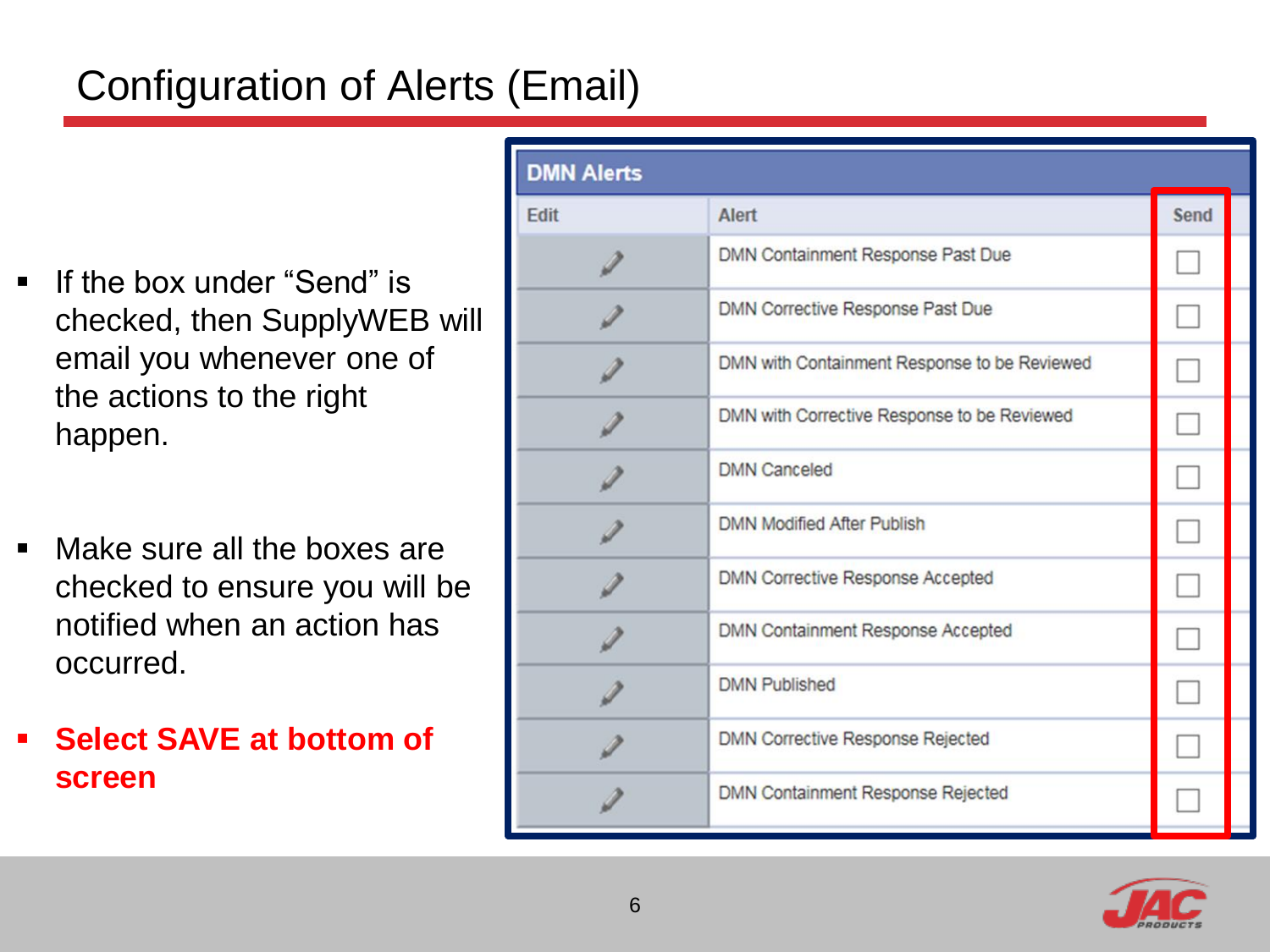# SupplyWEB Agenda

- **EXECONFIGURATION OF Alerts**
- **Supplier Management of Defective** Material Notice (DMN)



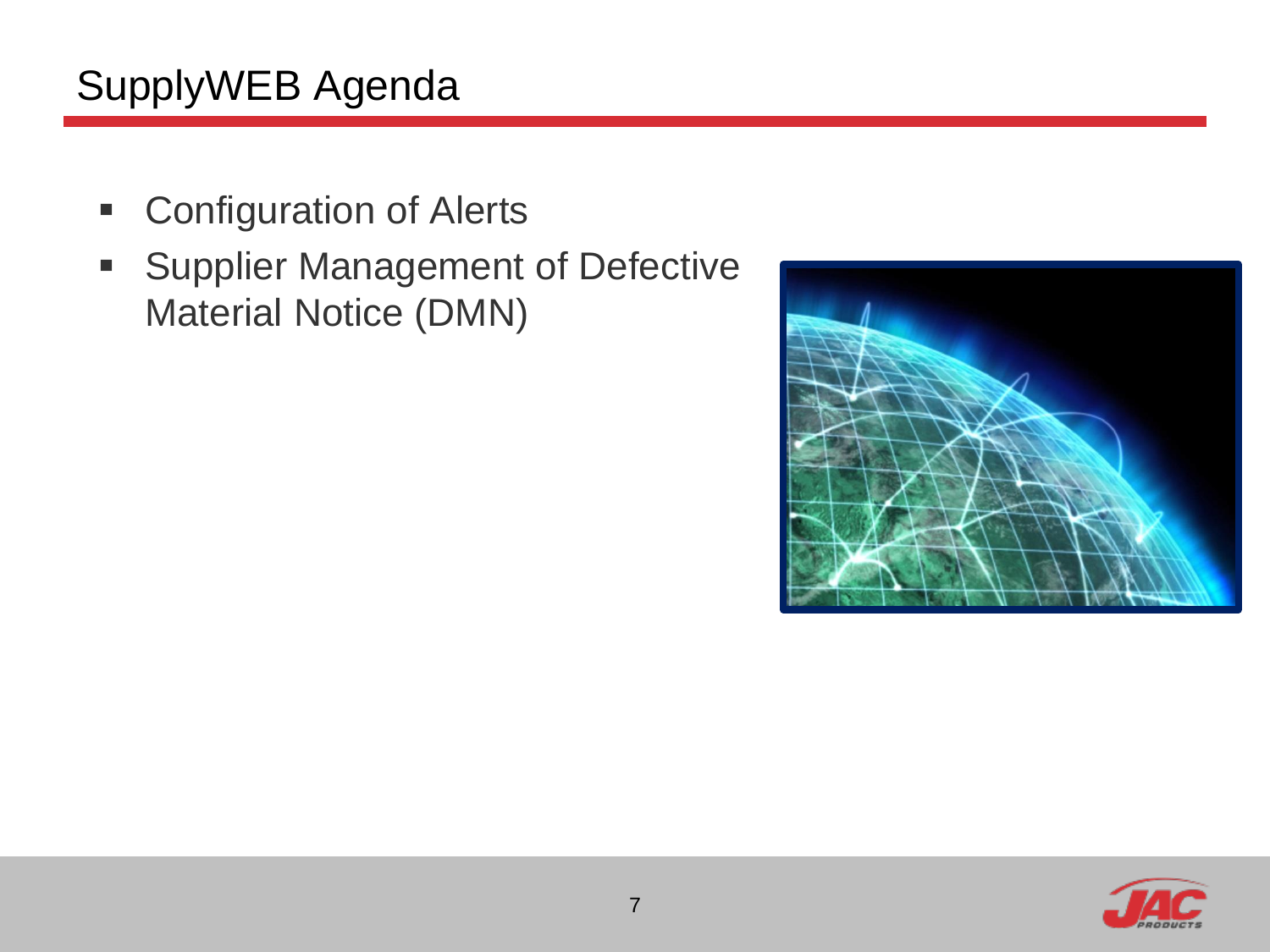#### What is a Defective Material Notice (DMN)?

- Defective Material Notices (DMNs) are a method for JAC to Issue a Corrective Action to a supplier
- **Supplier updates Containment Plan,** Root Cause, and Corrective Action
- **JAC** approves/rejects these submissions



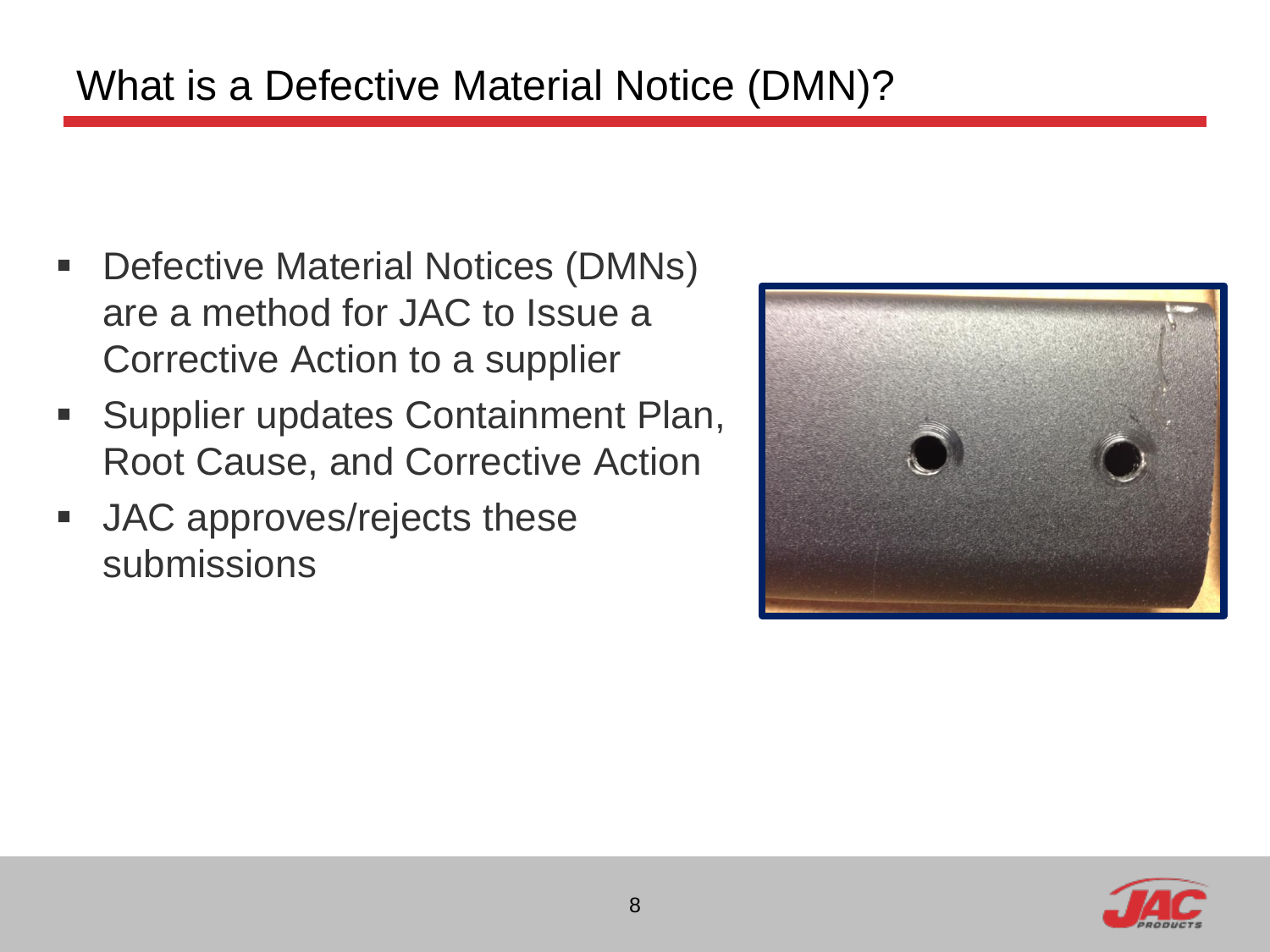| <b>Search Criteria</b>                                                        |               |                |                 |         |                                        |  |       |                       |                |
|-------------------------------------------------------------------------------|---------------|----------------|-----------------|---------|----------------------------------------|--|-------|-----------------------|----------------|
| <b>Facility</b>                                                               |               | <b>Ship To</b> |                 | Part    | <b>Containment Response Start Date</b> |  |       |                       |                |
| All                                                                           |               | All            |                 | All     | All                                    |  |       |                       |                |
| <b>Closed DMNs</b><br><b>Canceled DMNs</b><br>PendingDMNs<br><b>Open DMNs</b> |               |                |                 |         |                                        |  |       |                       |                |
| <b>Details</b>                                                                | <b>DMN ID</b> |                | <b>Facility</b> | Ship To |                                        |  | Part  | <b>Status</b>         | P <sub>l</sub> |
|                                                                               | $12 - test$   |                | Franklin        |         | <b>JAC Products - Franklin</b>         |  | 19825 | . .                   | 20             |
|                                                                               | <b>SH-28</b>  |                | Franklin        |         | <b>JAC Products - Franklin</b>         |  | 11390 | .                     | 20             |
|                                                                               |               |                |                 |         |                                        |  |       | <b>Showing Page 1</b> |                |
| <b>Legend</b>                                                                 |               |                |                 |         |                                        |  |       |                       |                |
| On Time                                                                       |               |                |                 |         |                                        |  |       |                       |                |
| Late                                                                          |               |                |                 |         |                                        |  |       |                       |                |
| Done On Time                                                                  |               |                |                 |         |                                        |  |       |                       |                |
| <b>Done Late</b>                                                              |               |                |                 |         |                                        |  |       |                       |                |

- **Pending DMNs have not been** published (submitted) to the supplier. They are in draft status.
- Open DMNs have been submitted to supplier, but are not yet closed.
- Closed DMNs have gone through the entire process of communication.
- **Cancelled DMNs were cancelled by** JAC.

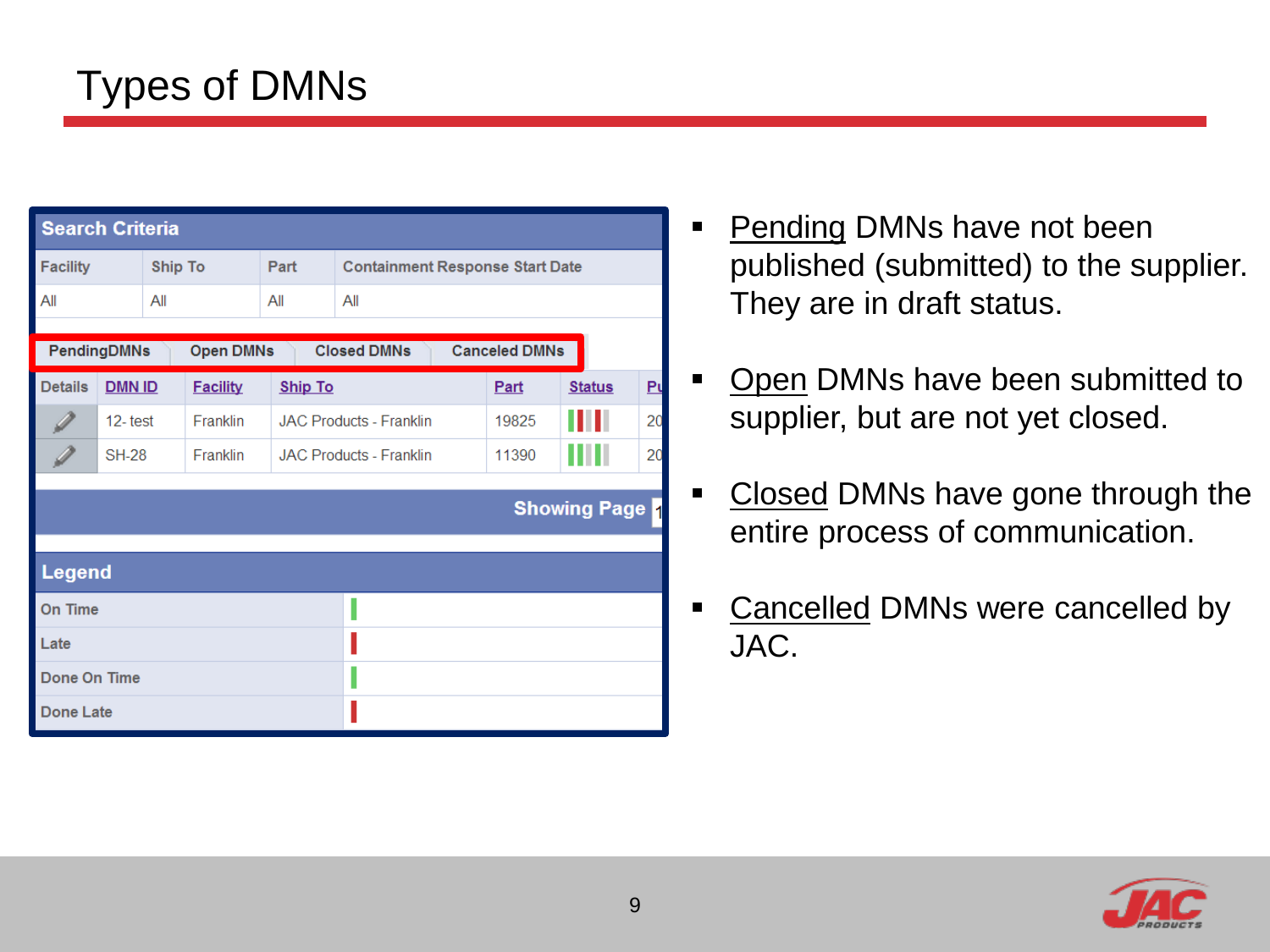#### DMN Process

- 1. Receive Notification of DMN (alert email) or login to view DMNs
- 2. Enter Containment Plan and Date
- 3. JAC Accepts or Rejects Response
- 4. Enter Root Cause, Corrective Action Plan and Date
- 5. JAC Accepts or Rejects Response
- 6. When Accepted, DMN is closed

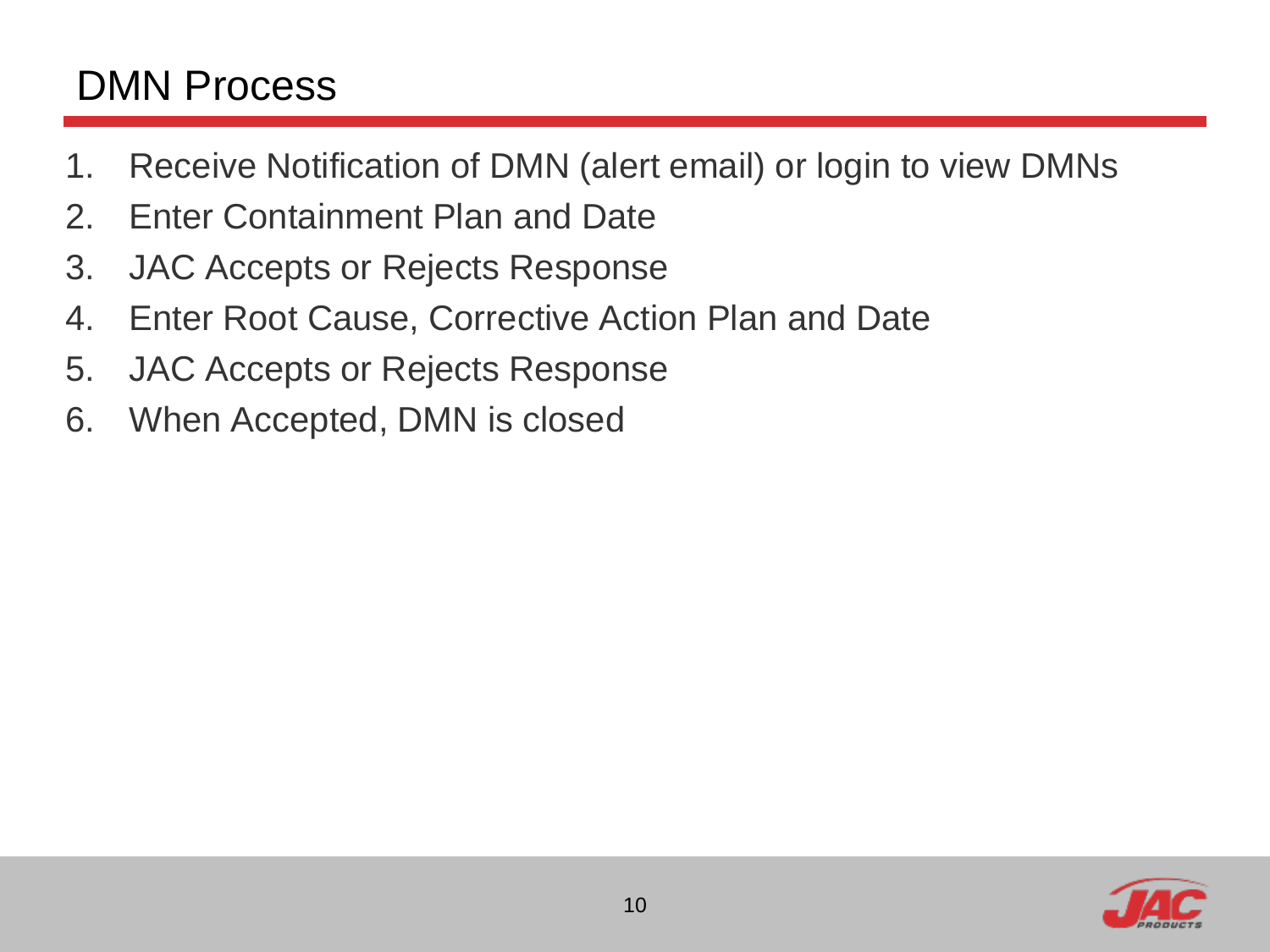## JAC Products/Supplier DMN Flowchart



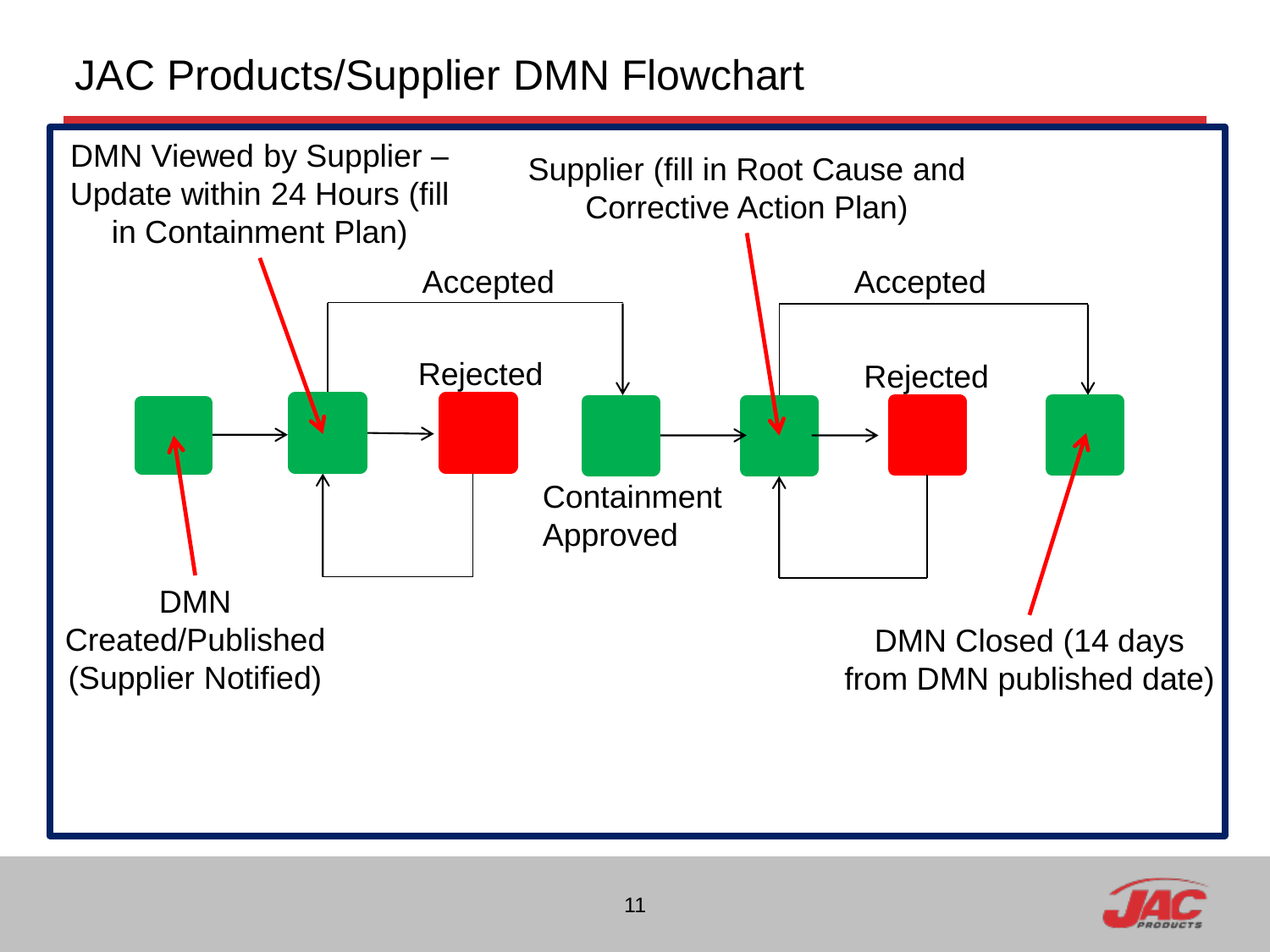# Step 1: View DMN(s)

| infor         | Infor Supplier Exchange® 11.4.5.013. |                 |                       |                        |                                     |                                   |
|---------------|--------------------------------------|-----------------|-----------------------|------------------------|-------------------------------------|-----------------------------------|
| Demand $\sim$ | Shipments $\sim$                     | Receipts $\sim$ | Defective Materials v |                        | Delivery Performance v              |                                   |
| 一合一<br>◀      | <b>e</b> 5 8.                        | ?               | <b>View DMNs</b>      |                        |                                     |                                   |
|               |                                      |                 |                       |                        | DMN View Defective Material Notices |                                   |
|               |                                      |                 |                       | <b>Search Criteria</b> |                                     |                                   |
|               |                                      |                 |                       | <b>Facility</b>        |                                     | Saline $\vee$                     |
|               |                                      |                 |                       | <b>Ship To</b>         |                                     | <b>JAC Products - Saline</b><br>◡ |
|               |                                      |                 |                       | Part                   |                                     | $<$ All $>$<br>$\checkmark$       |
|               |                                      |                 |                       |                        | <b>Action Required After</b>        |                                   |
|               |                                      |                 |                       |                        | <b>Action Required Before</b>       |                                   |
|               |                                      |                 |                       | <b>DMN</b>             |                                     |                                   |
|               |                                      |                 |                       |                        |                                     | Continue                          |

■ In dropdowns select <All> or specific items then Click "Continue" to view DMNs

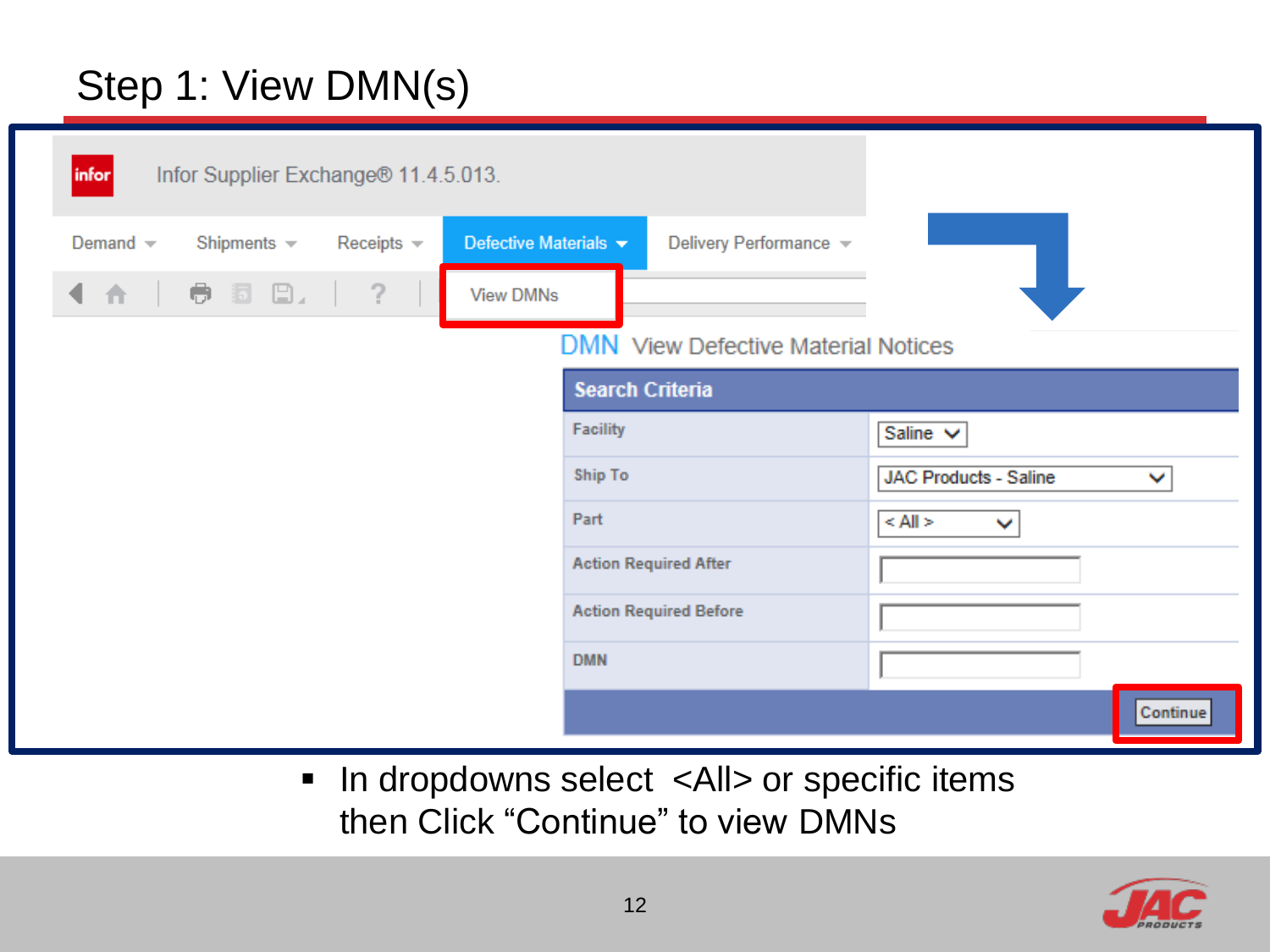### Step 1: View DMN

|                  | <b>Search Criteria</b>                                                        |                 |                |                                        |       |                       |                         |                                      |                         |  |                      |
|------------------|-------------------------------------------------------------------------------|-----------------|----------------|----------------------------------------|-------|-----------------------|-------------------------|--------------------------------------|-------------------------|--|----------------------|
| <b>Facility</b>  |                                                                               | <b>Ship To</b>  | Part           | <b>Containment Response Start Date</b> |       |                       |                         | <b>Containment Response End Date</b> |                         |  | <b>Status</b>        |
| All              |                                                                               | All             | All            | All                                    | All   |                       |                         | All                                  |                         |  |                      |
|                  | <b>Open DMNs</b><br>PendingDMNs<br><b>Closed DMNs</b><br><b>Canceled DMNs</b> |                 |                |                                        |       |                       |                         |                                      |                         |  |                      |
| <b>Details</b>   | <b>DMN ID</b>                                                                 | <b>Facility</b> | <b>Ship To</b> |                                        | Part  | <b>Status</b>         | <b>Published</b>        |                                      | <b>Last Updated</b>     |  | <b>Last Response</b> |
|                  | $12 - test$                                                                   | Franklin        |                | JAC Products - Franklin                | 19825 | Ш                     | 2013-06-17 16:10:19 GMT |                                      | 2013-06-17 16:10:19 GMT |  |                      |
|                  | <b>SH-28</b>                                                                  | Franklin        |                | JAC Products - Franklin                | 11390 | Ш                     | 2013-07-19 13:49:46 GMT |                                      | 2013-07-19 13:49:46 GMT |  |                      |
|                  |                                                                               |                 |                |                                        |       | <b>Showing Page 1</b> | of 1 Go                 |                                      |                         |  |                      |
| Legend           |                                                                               |                 |                |                                        |       |                       |                         |                                      |                         |  |                      |
| On Time          |                                                                               |                 |                |                                        |       |                       |                         |                                      |                         |  |                      |
| Late             |                                                                               |                 |                |                                        |       |                       |                         |                                      |                         |  |                      |
| Done On Time     |                                                                               |                 |                |                                        |       |                       |                         |                                      |                         |  |                      |
| <b>Done Late</b> |                                                                               |                 |                |                                        |       |                       |                         |                                      |                         |  |                      |

Click on the pencil to select a DMN and fill in the details required

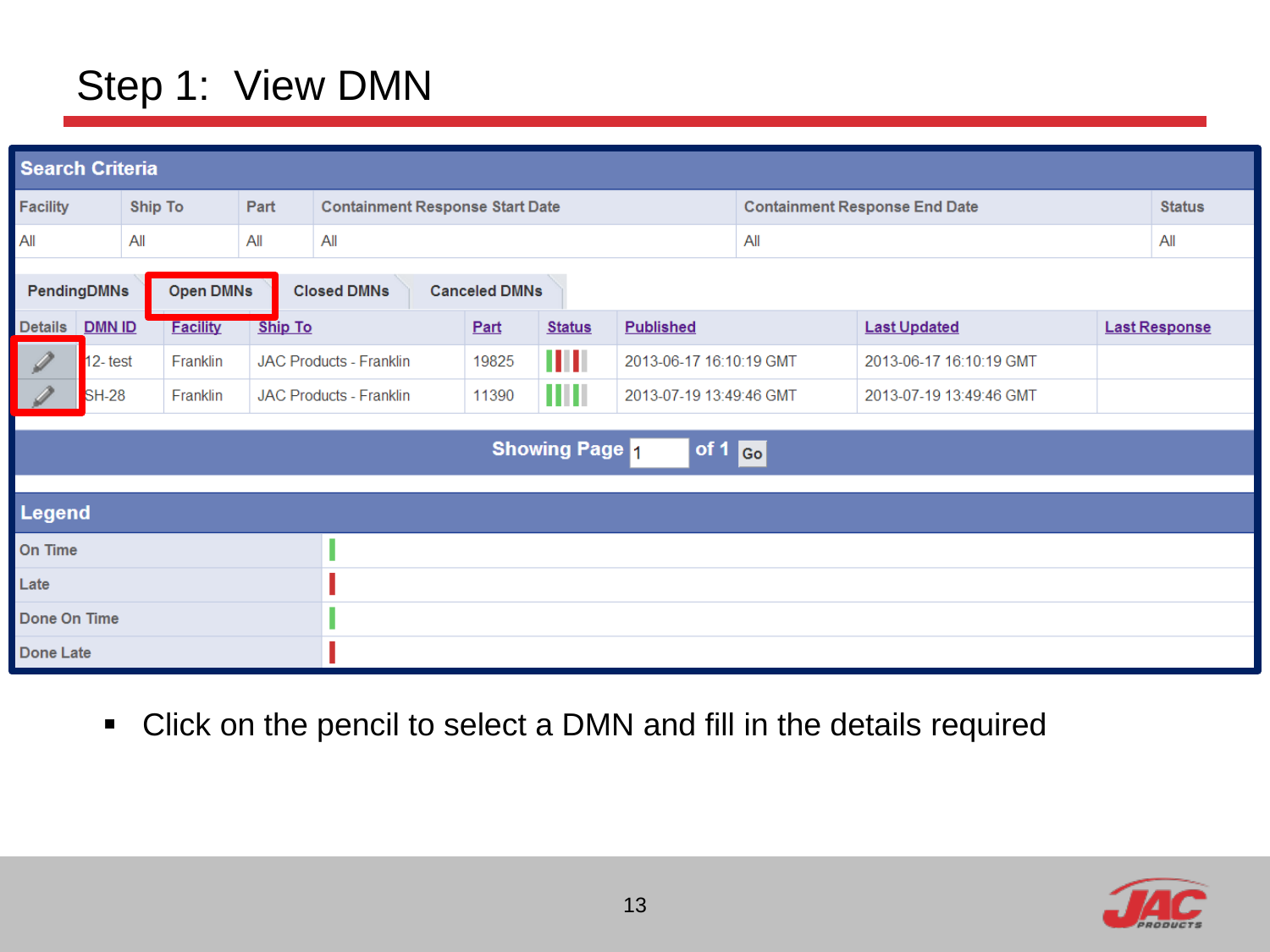## OPTIONAL: Update Supplier Information

| <b>Defective Material Notice</b>                                       |                                                                                                 |                             |                                                                                              |                    |  |
|------------------------------------------------------------------------|-------------------------------------------------------------------------------------------------|-----------------------------|----------------------------------------------------------------------------------------------|--------------------|--|
| <b>Shipping Information</b>                                            |                                                                                                 |                             |                                                                                              |                    |  |
| <b>Facility</b>                                                        | Ship To                                                                                         |                             | <b>Supplier</b>                                                                              |                    |  |
| Franklin<br>266 Mary Johnson Dr<br>Franklin, GA 30217<br>UNITED STATES | <b>JAC Products - Franklin</b><br>266 Mary Johnson Drive<br>Franklin, GA 30217<br>UNITED STATES |                             | P81969 - JAC SHELBY<br>12000 Shelby Tech Drive<br>Shelby Township, MI 48315<br>UNITED STATES |                    |  |
| <b>Part Information</b><br><b>Header Information</b>                   | <b>Problem Description</b><br><b>Disposition</b>                                                | <b>Supplier Information</b> | <b>Action Information</b>                                                                    | <b>DMN History</b> |  |
| <b>Supplier Information</b>                                            |                                                                                                 |                             |                                                                                              |                    |  |
| <b>Supplier Authorization</b>                                          | Person's Name                                                                                   | <b>Phone</b>                |                                                                                              | Person's Phone #   |  |
| <b>Return Authorization Number</b>                                     | <b>RMA Number</b>                                                                               | <b>Authorization Date</b>   |                                                                                              | (Today's Date)     |  |
|                                                                        | <b>Update</b>                                                                                   |                             |                                                                                              |                    |  |

- Fill out the Contact Information
- **Provide an RGA/RMA Number in the "Return Authorization Number" field** (if applicable)

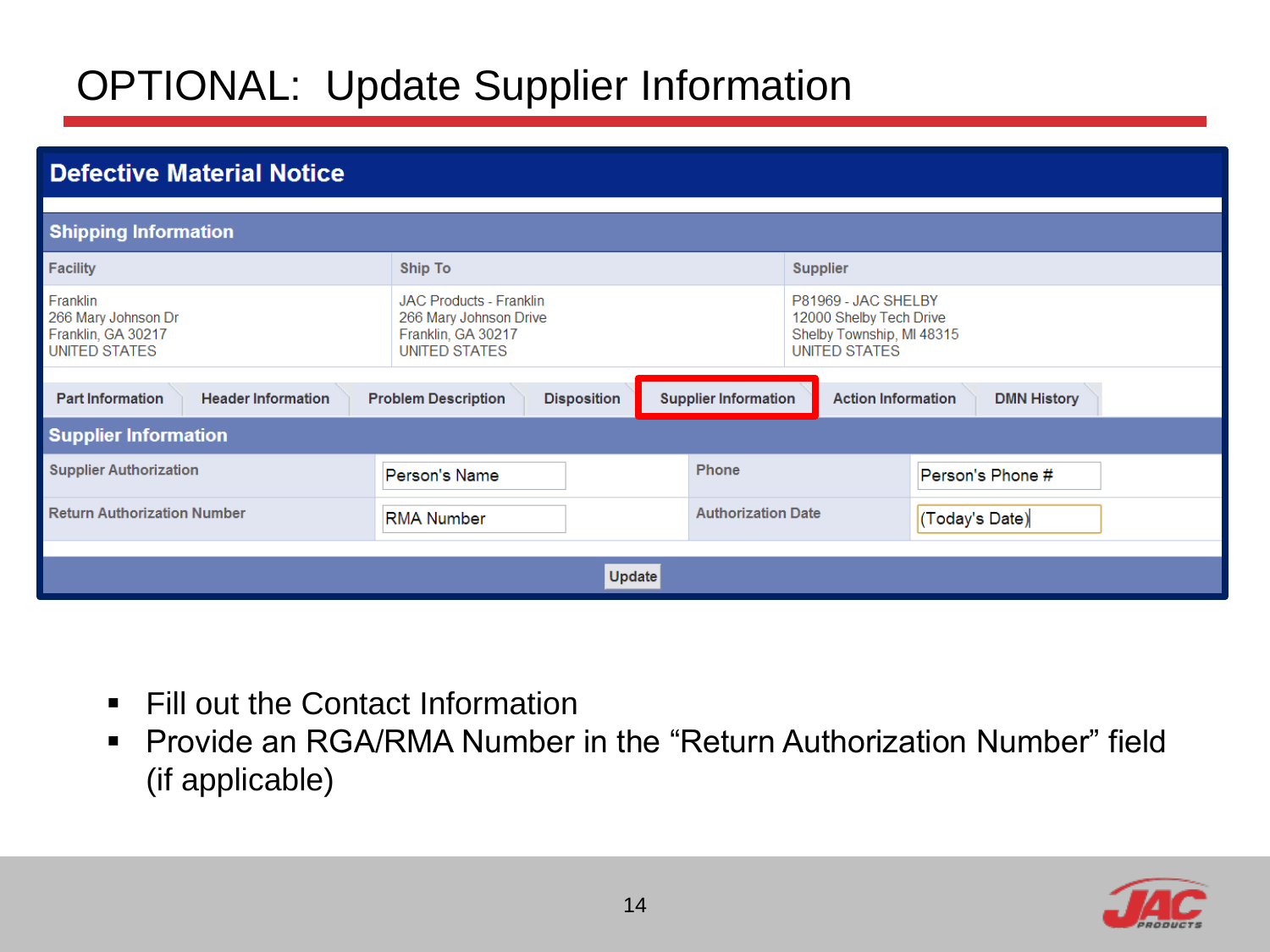#### Step 2: Update Action Information – Containment Plan

| <b>Defective Material Notice</b>                                                                                                                                             |                                                                                                        |                                                                                                                                                                                                                                                                                                                                                                                                                                                                                                                                               |  |  |  |  |  |
|------------------------------------------------------------------------------------------------------------------------------------------------------------------------------|--------------------------------------------------------------------------------------------------------|-----------------------------------------------------------------------------------------------------------------------------------------------------------------------------------------------------------------------------------------------------------------------------------------------------------------------------------------------------------------------------------------------------------------------------------------------------------------------------------------------------------------------------------------------|--|--|--|--|--|
| <b>Shipping Information</b>                                                                                                                                                  |                                                                                                        |                                                                                                                                                                                                                                                                                                                                                                                                                                                                                                                                               |  |  |  |  |  |
| <b>Facility</b>                                                                                                                                                              | <b>Ship To</b>                                                                                         | <b>Supplier</b>                                                                                                                                                                                                                                                                                                                                                                                                                                                                                                                               |  |  |  |  |  |
| Franklin<br>266 Mary Johnson Dr<br>Franklin, GA 30217<br><b>UNITED STATES</b>                                                                                                | <b>JAC Products - Franklin</b><br>266 Mary Johnson Drive<br>Franklin, GA 30217<br><b>UNITED STATES</b> | P81969 - JAC SHELBY<br>12000 Shelby Tech Drive<br>Shelby Township, MI 48315<br><b>UNITED STATES</b>                                                                                                                                                                                                                                                                                                                                                                                                                                           |  |  |  |  |  |
| <b>Part Information</b><br><b>Header Information</b>                                                                                                                         | <b>Problem Description</b><br><b>Disposition</b>                                                       | <b>Supplier Information</b><br><b>Action Information</b><br><b>DMN History</b>                                                                                                                                                                                                                                                                                                                                                                                                                                                                |  |  |  |  |  |
| Containment<br><b>Response Required</b><br>₩<br>Response Due Date:<br>04-02-2015<br>Containment Plan:<br>e<br><b>Containment Date:</b><br>Containment Status:<br><b>None</b> | $\bullet$<br>$\overline{\phantom{a}}$                                                                  | The supplier will have 24 Hours to fill out<br>a Containment Plan.<br>When the Containment Plan is sent,<br>JAC can choose to accept or decline the<br>suppliers response.<br>If declined, the DMN will be sent<br>back to the supplier to make a new<br><b>Containment Plan</b><br><b>Update</b><br>Cancel<br>bpyright © 2009 Infor. All rights reserved. The word and design marks set forth herein are trademarks and/or registered trademarks of Infor and/or related affiliates and subsidiaries. All rights reserved. All other tradema |  |  |  |  |  |

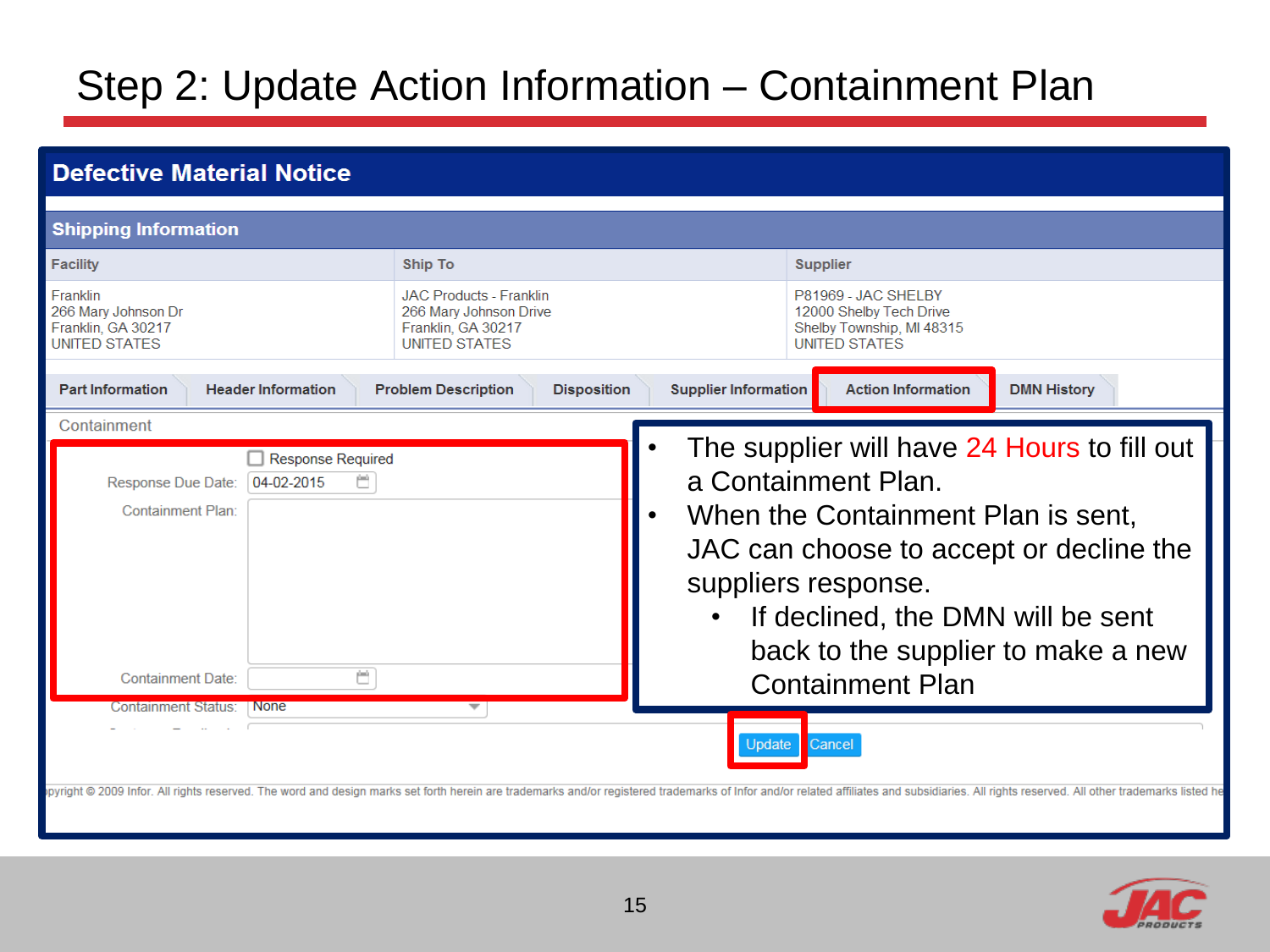#### Step 4: Update Action Information – Root Cause

| <b>Defective Material Notice</b>                                              |                                                                                                        |                                                                                              |  |  |  |  |  |  |
|-------------------------------------------------------------------------------|--------------------------------------------------------------------------------------------------------|----------------------------------------------------------------------------------------------|--|--|--|--|--|--|
| <b>Shipping Information</b>                                                   |                                                                                                        |                                                                                              |  |  |  |  |  |  |
| <b>Facility</b>                                                               | Ship To                                                                                                | <b>Supplier</b>                                                                              |  |  |  |  |  |  |
| Franklin<br>266 Mary Johnson Dr<br>Franklin, GA 30217<br><b>UNITED STATES</b> | <b>JAC Products - Franklin</b><br>266 Mary Johnson Drive<br>Franklin, GA 30217<br><b>UNITED STATES</b> | P81969 - JAC SHELBY<br>12000 Shelby Tech Drive<br>Shelby Township, MI 48315<br>UNITED STATES |  |  |  |  |  |  |
| <b>Header Information</b><br><b>Part Information</b>                          | <b>Supplier Information</b><br><b>Problem Description</b><br><b>Disposition</b>                        | <b>Action Information</b><br><b>DMN History</b>                                              |  |  |  |  |  |  |
| <b>Action Information</b>                                                     |                                                                                                        |                                                                                              |  |  |  |  |  |  |
| <b>Root Cause</b>                                                             |                                                                                                        |                                                                                              |  |  |  |  |  |  |

- The supplier will have 14 days to fill out a Root Cause, Corrective Plan and Date.
- When the Corrective Plan is sent, the JAC Products can choose to accept or decline.
	- If declined the DMN will be sent back to the supplier to make a new Corrective Plan
- All three fields have to be filled out before sending a Corrective Plan to the customer.

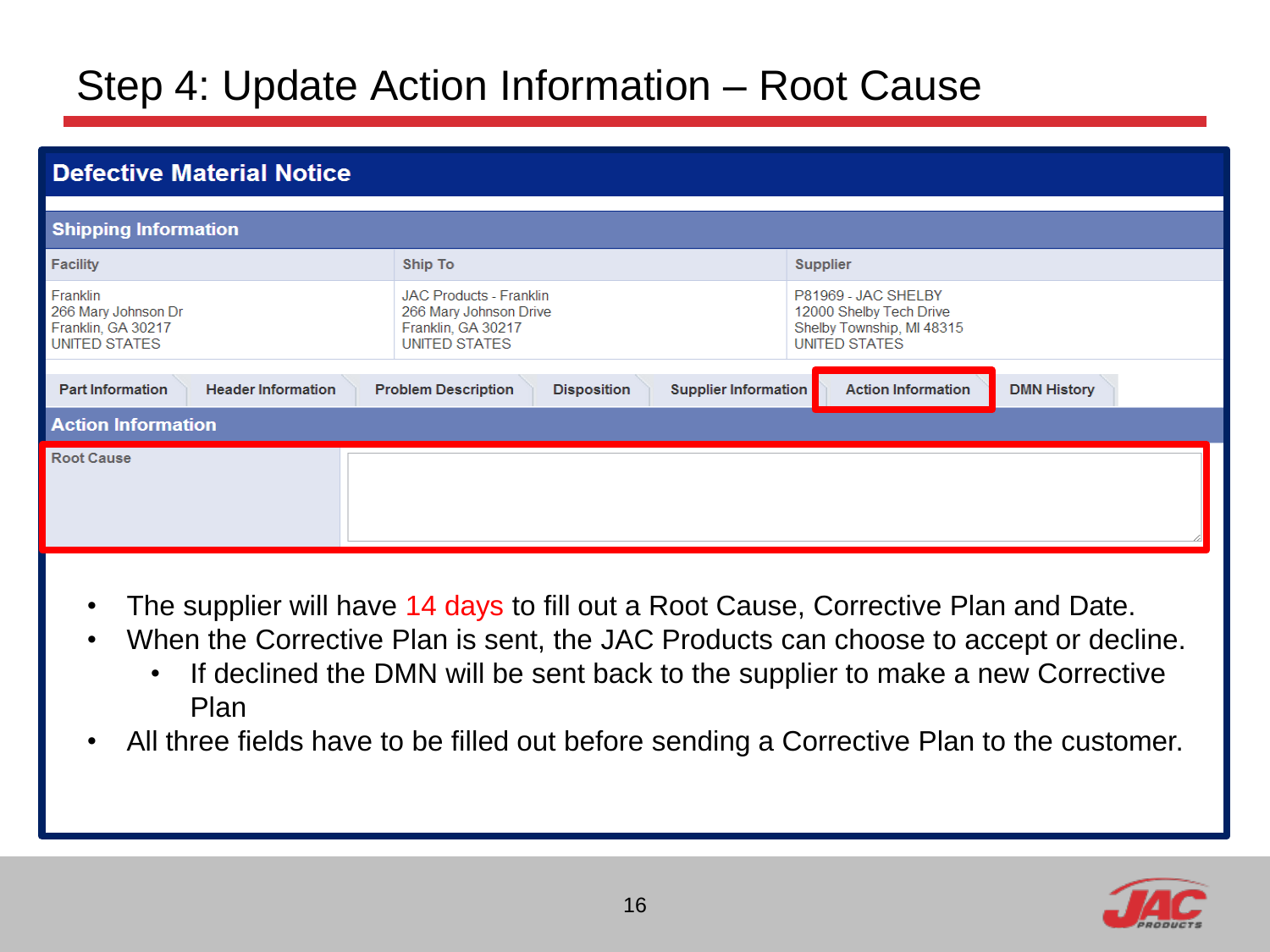#### Step 5: Update Action Information – Corrective Plan

| <b>Defective Material Notice</b>                                                                             |                                                                                                        |                             |                                                                                                                            |                    |  |  |  |
|--------------------------------------------------------------------------------------------------------------|--------------------------------------------------------------------------------------------------------|-----------------------------|----------------------------------------------------------------------------------------------------------------------------|--------------------|--|--|--|
| <b>Shipping Information</b>                                                                                  |                                                                                                        |                             |                                                                                                                            |                    |  |  |  |
| <b>Facility</b>                                                                                              | <b>Ship To</b>                                                                                         |                             | <b>Supplier</b>                                                                                                            |                    |  |  |  |
| Franklin<br>266 Mary Johnson Dr<br>Franklin, GA 30217<br><b>UNITED STATES</b>                                | <b>JAC Products - Franklin</b><br>266 Mary Johnson Drive<br>Franklin, GA 30217<br><b>UNITED STATES</b> |                             | P81969 - JAC SHELBY<br>12000 Shelby Tech Drive<br>Shelby Township, MI 48315<br><b>UNITED STATES</b>                        |                    |  |  |  |
| <b>Part Information</b><br><b>Header Information</b>                                                         | <b>Problem Description</b><br><b>Disposition</b>                                                       | <b>Supplier Information</b> | <b>Action Information</b>                                                                                                  | <b>DMN History</b> |  |  |  |
| <b>Action Information</b>                                                                                    |                                                                                                        |                             |                                                                                                                            |                    |  |  |  |
| <b>Corrective Action</b><br>Response Required<br>ë<br>$04-11-2015$<br>Response Due Date:<br>Corrective Plan: |                                                                                                        | $\bullet$                   | Press "Update" to send<br>information to the Customer.<br>Verify there are no error messages<br>after "Update" is clicked. |                    |  |  |  |
| ۳<br><b>Corrective Date:</b><br><b>Corrective Status:</b><br>None                                            | $\overline{\phantom{a}}$                                                                               |                             | ;ancel                                                                                                                     |                    |  |  |  |
| <b>Supplier Attached Files</b>                                                                               | No file chosen<br><b>Choose File</b>                                                                   | <b>AttachFile</b>           | <b>DeleteFile</b>                                                                                                          |                    |  |  |  |

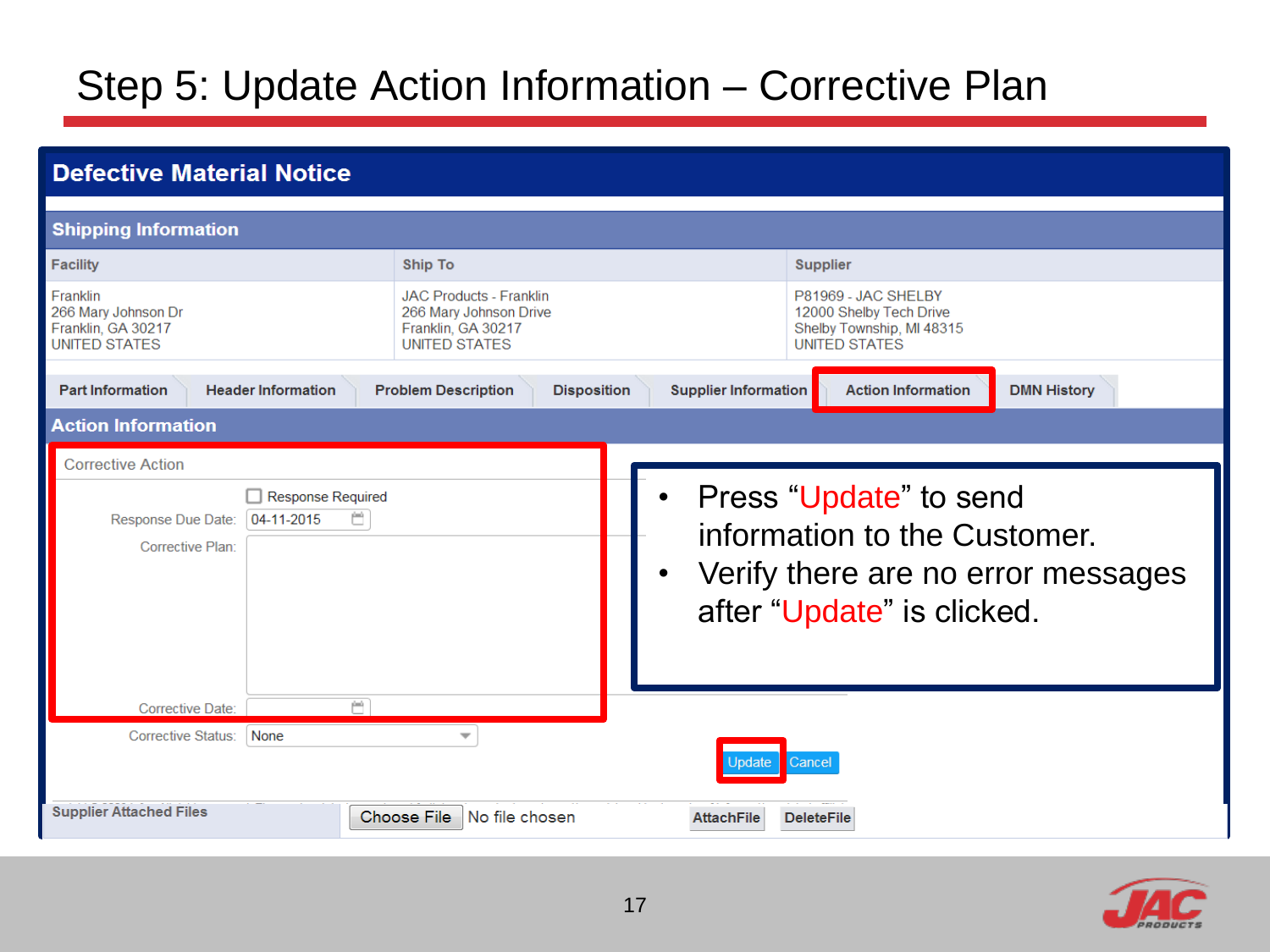#### Tracking Status

• You can track the status of a DMN

```
Green = on timeRed = lateCheck = completed
```


- 1. Released
- 2. Containment Response From Supplier
- 3. Containment Response Approved by JAC
- 4. Corrective Action Response from Supplier
- 5. Corrective Action Response Approved by JAC